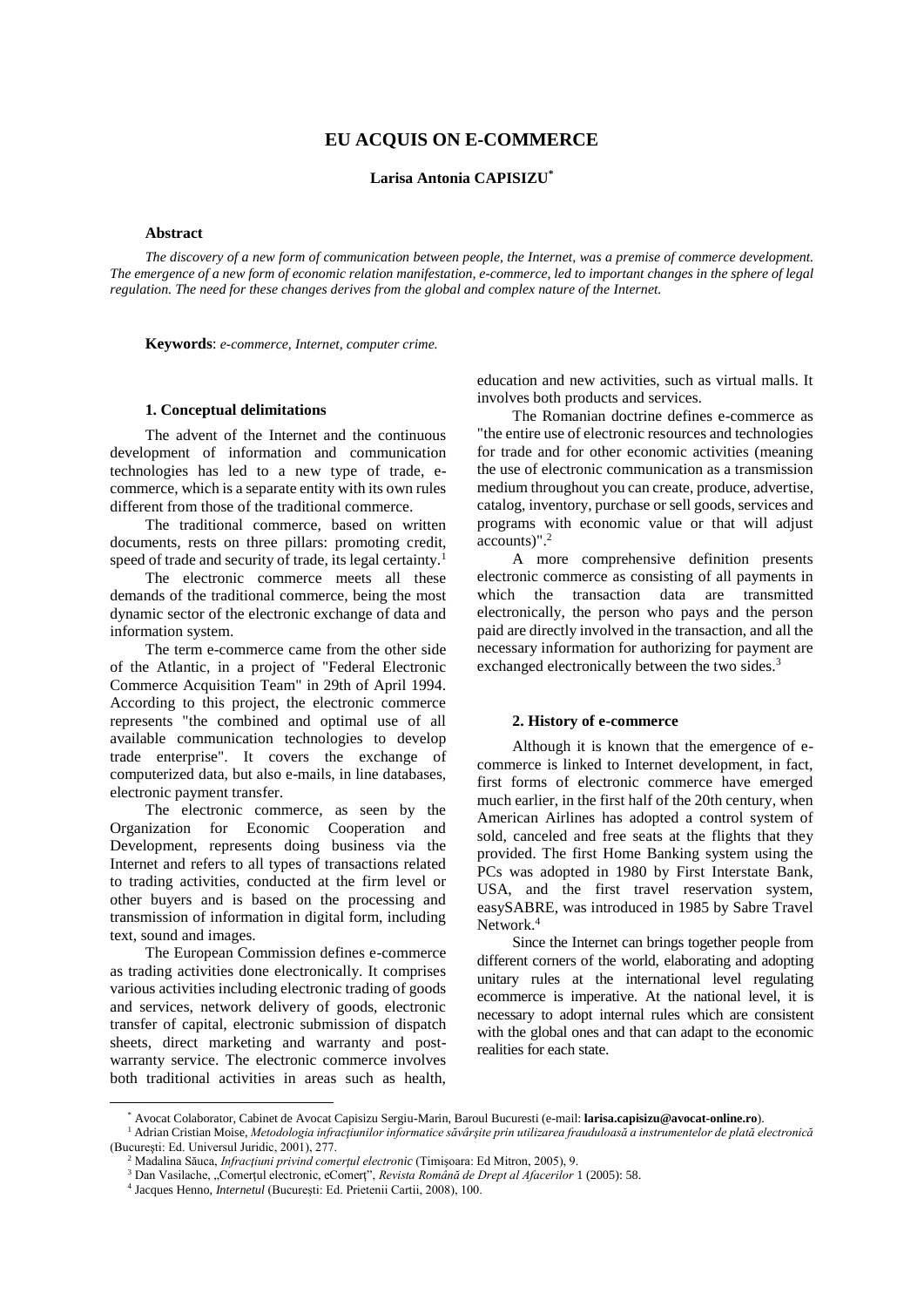An important step towards adopting uniform regulations regarding the ecommerce is the European Agreement signed on 1st February 1993 in Brussels, which was ratified by Romania through Law no. 20/1993.

The variety of national legislation, which may lead to different regulations for similar situations, represents an obstacle to the development of electronic commerce. A solution to ensure international compatibility and consistency of legal norms is the UNCITRAL Model Law on Electronic Commerce, adopted in 1996. This law gives national legislators a set of internationally accepted rules for implementing electronic commerce. The Model Law contains 17 articles and is accompanied by a Guide to enactment.

A significant contribution to the development of e-commerce regulation comes from the International Chamber of Commerce in Paris which, in 1997, adopted the General Usage for International Digitally Ensured Commerce - GUIDEC.

In 1988, the European Commission launched TEDIS (Trade Electronic Data Interchange Systems) programme, aiming to develop an appropriate legal framework for the increased use of Electronic Data Interchange (EDI) in the Member States of the European Community.

The intensification of legislative activity in several Member States of the European Union has highlighted the need for a harmonized legal framework at the European level in order to prevent the national regulations to become an obstacle in the functioning of the Internal Market.<sup>5</sup>

According to Title XV of the Treaty on European Union, called Research and Technological Development, the European legislation for the program implementation consists of various directives, decisions, recommendations and communications<sup>6</sup>.

The most important directives of the European Parliament and of the Council on electronic commerce are Directive 1999/93/EC of 13 December 1999 on a Community framework for electronic signatures and Directive 2000/31/EC of 8 June 2000 on certain legal aspects of information society services, in particular electronic commerce, in the Internal Market.

Another important legislative act is the Council Framework Decision 2001/413/JHA of 28 May 2001 on combating fraud and counterfeiting of non-cash means of payment.

In 2001 the Model Law on Electronic Signatures was adopted by the United Nations General Assembly Resolution no. 56/80. This law was adopted at the 37th session of UNCITRAL, held in Vienna from 18 to 29 September 2000. The Model Law on Electronic Signatures contains 12 articles and is accompanied, just like the UNCITRAL Model Law on Electronic Commerce, by a guide to enactment.

In Romania, online trade started in 2004, much later than in Western countries. For this reason, online trade has grown more slowly in our country compared to countries like the UK where over 80% of all purchases are made online. This form of trading is on an upward trend in Romania, even if its growth is slower than the online trade of other European countries. Romania, compared to other countries with a long tradition in computer science, does not have a historical institutional tradition. The first steps in this direction were made by the National Institute for Research and Development in Informatics.

# **3. The European legal framework on ecommerce**

The electronic commerce is an important source of revenue for providers opting for an electronic market. Therefore, in order to develop its huge potential in a safe environment in which all participants have confidence, certain standards and regulations ought to be imposed.

The legal framework for trade, which traditionally relies on procedures and requirements tailored for documents on paper, is adapting to new technologies. Electronic commerce is a separation of the traditional trade based on documents.<sup>7</sup>

According to the provisions of Title XIX of the Treaty on the Functioning of the European Union, called Research and technological development and space, European legislation consists of secondary legislation such as directives, decisions, opinions and recommendations, as well as complementary measures, such as communications.

EU acquis consists of common rights and obligations applicable to all Member States. EU acquis covers all the legal rules governing the work of EU institutions, actions and policies, consisting in<sup>8</sup>:

• the content, the principles and the political objectives contained in the original Treaties of the European Communities (Treaty establishing the European Coal and Steel Community, the Treaty establishing the European Economic Community and the Treaty establishing the European Atomic Energy Community) and in the subsequent Treaties (Single European Act, the Maastricht Treaty, the Treaty of Amsterdam, the Treaty of Nice, the Treaty of Lisbon);

• the legislation adopted by the EU institutions to implement the provisions of the Treaties (regulations, directives, decisions, opinions and recommendations);

• the jurisprudence of the Court of Justice of the European Union;

 declarations and resolutions adopted within the European Union;

 $\bullet$  joint actions, common positions, conventions,

<sup>6</sup> Carmen Todica, *Statutul juridic si puterile administratorului în societatea comercială* (Bucureşti: Ed. Universul juridic, 2011), 18.

 $\overline{a}$ 

<sup>5</sup> Ioan Schiau, "Cadrul juridic al comerţului electornic", *Revista de drept comercial* 1 (2002): 56-72.

<sup>&</sup>lt;sup>7</sup> Schiau, "Cadrul juridic al comerțului electornic": 56-72.

<sup>8</sup> Zoltán Horváth, *Manuel sur l'Union Européenne* (Assemblée nationale hongroise, deuxième édition en français, 2007), 231.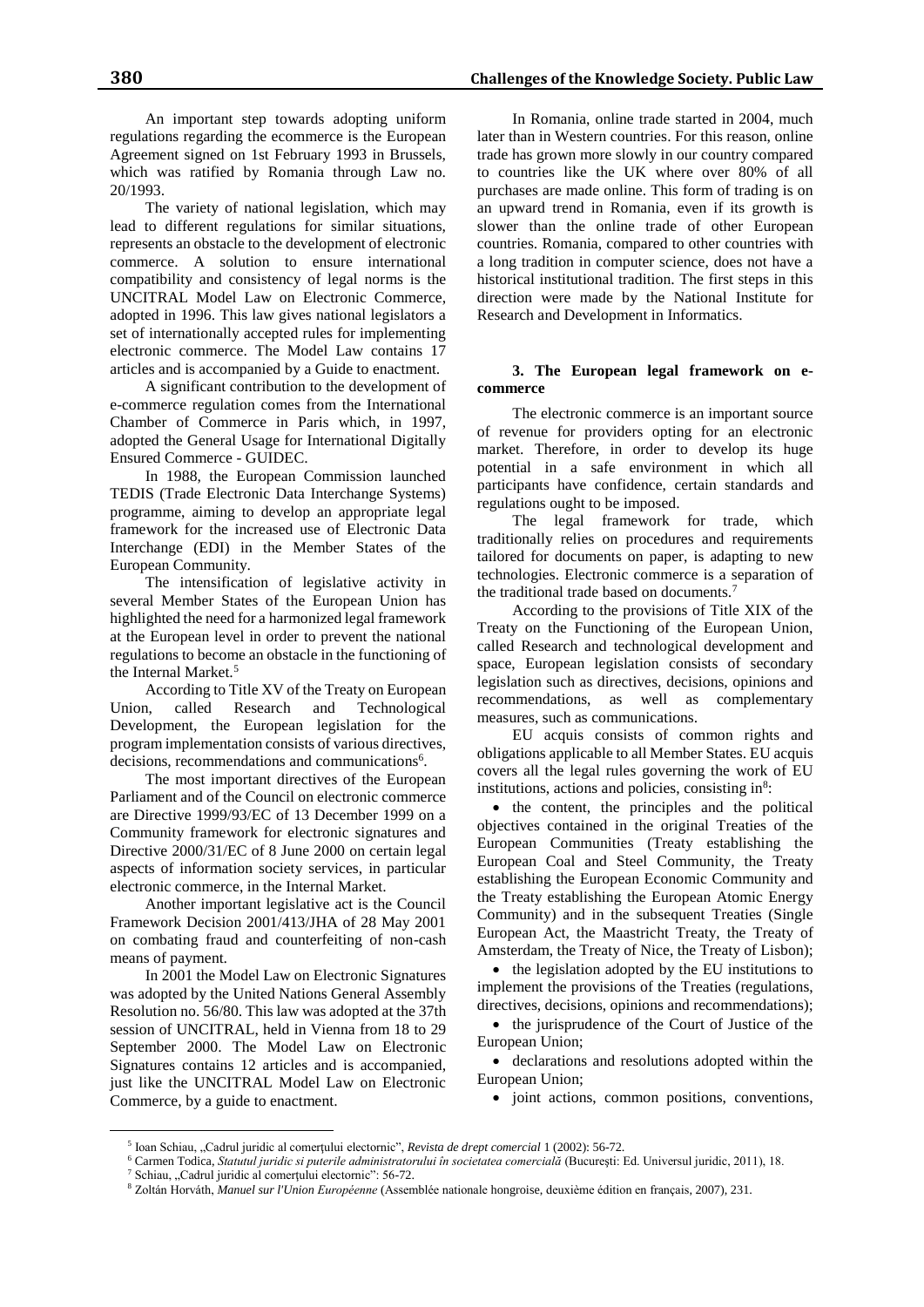resolutions, declarations and other acts adopted by the Common Foreign and Security Policy (CFSP) and in Cooperation in the field of Justice and Home Affairs  $(HA);$ 

• international agreements in which the European Union is a party, and those signed between the Member States of the European Union with regard to its work.

The most important directives of the European Parliament and of the Council on electronic commerce are Directive 1999/93/EC of 13 December 1999 on a Community framework for electronic signatures and Directive 2000/31/EC of 8 June 2000 on certain legal aspects of information society services, in particular electronic commerce, in the Internal Market.

The aim of the Directive 1999/93/EC stated in its first article is to make electronic signatures easier to use and help them become legally recognized within the Member States. This Directive establishes the legal framework for electronic signatures and certification services at European level in order to ensure the proper functioning of the internal market of the Community. The Directive aims to build confidence in the process of certification of the origin and integrity of electronic messages in IT era.

The Electronic Signature Directive does not cover those aspects relevant to the formation and validity of contracts or other legal obligations, when there are certain legal requirements, national or European, regarding the form of the act. It also does not affect rules and limitations prescribed in national or European legislation for the use of documents.

The Directive 1999/93/EC defines the conditions applicable to the use of electronic signatures, reaffirms the principles of the Internal Market, establishes the legal effects of electronic signatures and the security measures to protect the electronic information.

The Directive 2000/31/EC on electronic commerce contributes to the proper functioning of the electronic commerce in the Internal Market, ensuring the free movement of information society services between Member States. This Directive establishes the framework for the national legislation regarding the information services for the Internal Market, it establishes the conditions for setting up the certification bodies and it regulates the commercial transmissions and the electronic contracts, the liability of intermediaries, the rules of conduct applicable, the judicial and extra-judicial settlement of disputes, as well as the cooperation between Member States.

The Directive also defines "the coordinated field" as the requirements contained in the Member States legislation, applicable to the information society services and that the providers of such services must comply. These requirements may relate to professional qualifications, authorization or notification of the

information service provider, his behavior, quality of services and liability of service provider.

Directive 2000/31/EC defines the principles governing the information society services provided in the Internal Market<sup>9</sup>:

 The principle of free access to information: Member States cannot, on matters falling within the coordinated field, restrict the freedom to provide information;

• The principle of excluding prior authorization: Member States shall take the necessary measures so that the set up and the continuation of the activity of IT service provider shall not be subject to any prior authorization or other conditions having equivalent effect;

• Member States shall impose on service providers the obligation to facilitate the free, simple and direct access of service users to information that identifies the supplier and its authorization, when the law stipulates the necessity of an authorization;

 Member States shall ensure that any commercial communication which is an information society service will identify the commercial nature of communication and the conditions which must be met in order to participate in any promotional offer;

• Member States shall ensure that legal regulations applicable to the process of forming and to the execution of the contracts do not create obstacles for the use of electronic contracts and do not to lack these contracts of their legal effects motivated by the fact that they were created by electronic means;

 The principle of "simple behavior": Member States shall ensure that the service provider is not held responsible for the information transmitted, as long as the provider does not interfere with the electronic message.

Another important normative act at EU level in the field of electronic commerce is the Council Framework Decision 2001/413/JHA of 28 May 2001 on combating fraud and counterfeiting of non-cash means of payment. This Framework Decision defines the specific facts of fraud involving the use of other means of payment than liquidity. Under this framework decision, fraud involving any form of noncash means of payment will be recognized as a criminal offence and should be incriminated in all Member States, regardless of the person who committed it, natural or legal person, and should be punished by effective, proportionate and dissuasive penalties, without necessarily involving deprivation of liberty, except in the most serious cases.<sup>10</sup> The framework decision lists the various types of behavior that should be incriminated and also establishes a series of criteria to determine the jurisdiction of the national judicial authorities in respect of the offences referred to in the framework decision.<sup>11</sup>

 $\overline{a}$ 

<sup>&</sup>lt;sup>9</sup> Schiau, "Cadrul juridic al comerțului electornic": 56-72.

<sup>&</sup>lt;sup>10</sup> Adrian-Milutin Truichici, *Lupta împotriva fraudei și falsificării mijloacelor de plată, altele decât lichiditățile la nivelul Uniunii. Europene*, Revista de drept comercial 2 (2008): 8.

<sup>11</sup> Moise, *Metodologia infracţiunilor informatice,* 277.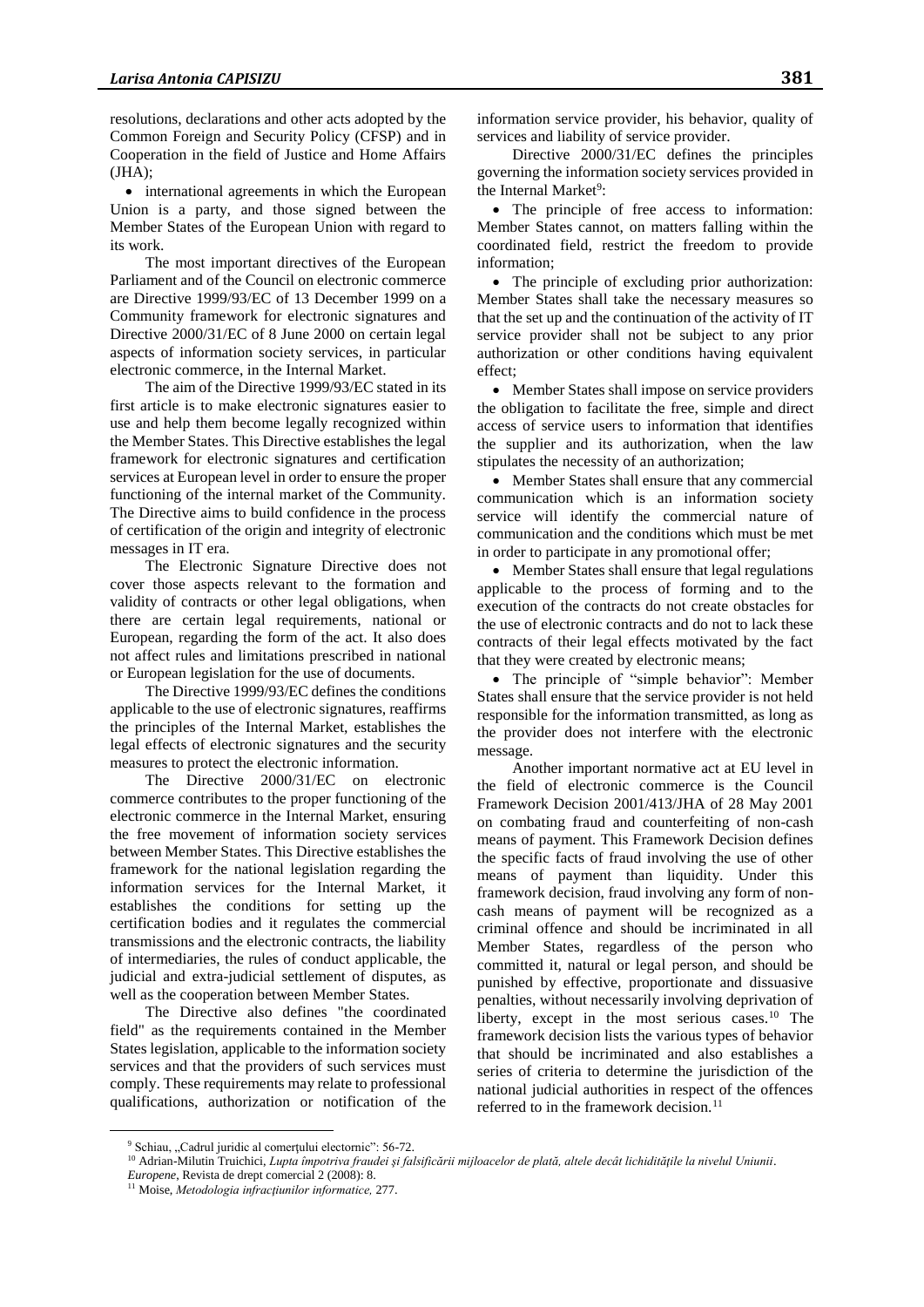The decisions of the European Parliament and those of the Council, the communications from the Commission to the Council and to the European Parliament and the Commission's recommendations are enforcement instruments for the existing directives.

In conclusion, the characteristic of EU regulation is that the directives, the decisions, the recommendations and the communications do not replace the existing regulations in Member States on electronic commerce, but aim to harmonize these national legislations in order to attain international compatibility and development of electronic commerce in the information society.

# **4. The implementation of European rules on e-commerce in Romania**

In the context of the emergence and the development of electronic commerce, the Romanian society has suffered social, economic and legal transformations. From a legal perspective, Romania has adopted regulations that have outlined a legal framework for the sustainable development of electronic commerce, regulations consistent with international obligations.

In this respect, Law no. 20/1993 ratifying the European Agreement of 1 February 1993 in Brussels must be mentioned.

Among the objectives set by Romania with the European Union are:

 promoting and developing trade, as well as harmonious economic relations between the parties;

 providing a basis for economic, social, financial and cultural cooperation;

 supporting the efforts of our country's economic development;

 providing a framework for the gradual integration into the European Union.

Romania has complied with the obligations and, therefore, began creating a framework composed of a series of regulations governing every component of this complex system of transactions, the electronic commerce.

In this regard, the provisions of Law no. 365/2002 on electronic commerce, as amended, are applicable. This law transposes Directive no. 2000/31/EC of the European Parliament and of the Council of 8 June 2000 on certain aspects of information society services, in particular electronic commerce, in the Internal Market. This normative act is "the common law" in the field. The concept of ecommerce, although known before 2000, it wasn't enacted in Romania until the emergence of ecommerce law.

The main normative act subordinated to the Law no. 365/2002 consists of the Methodological Norms approved by Government decision no. 1308/2002.

The electronic commerce is based on the electronic signature regulated by Law no. 455/2001

and by accepted standards for data transmission security and data storage. This law transposes Directive 1999/93/EC of 13 December 1999 on a Community framework for electronic signatures.

Article 2 of Law no. 455/2001 states that the provisions of this law "shall be supplemented with the provisions concerning the conclusion, validity and effects of legal acts", art. 2 para. (3) of Law no. 365/2002 states that the provisions of this law shall be supplemented with tax laws, the laws governing the protection of individuals with regard to the processing of personal data and privacy in the telecommunications sector and the legal provisions on competition and par. (5) of the same article states that "if it does not contain derogations, this law is supplemented by legal provisions on the conclusion, validity and effects of legal acts, with other legal provisions that are intended to protect consumers and public health, as well as legal provisions regarding the regulation of private international law".

The Law no. 455/2001 establishes the legal regime of electronic signatures and of the documents in electronic form, as well as the conditions for providing the certification of electronic signatures, according to art. 1, and the Law. 365/2002 aims to establish the conditions for providing the information society services, as well as to incriminate as crimes the facts committed in connection with the domains security used in e-commerce, the issuing and the use of electronic payment instruments and the use of identification data in order to perform financial operations, providing a framework for supporting the free movement and safe development of these services.

The first steps in lawmaking in this area, in accordance with the international legal framework, were made by adopting G.O no. 130/2000 on the legal regime of distance contracts, followed by Law no. 455/2001 on electronic signature, together with G.D no. 1253/2001 on the approval of Technical and methodological rules on electronic signature law enforcement, then G.O no. 20/2002 on public procurement through electronic auctions and G.O no. 24/2002 regarding the receipt by electronic means of local taxes, Law no. 51/2003 approving G.O no. 130/2000 on the legal regime of distance contracts, G.D no. 181/2002 on the establishment of the General Inspectorate for Communications and Information Technology and G.D no. 182/2002 on the list of competent authorities that are obliged to use electronic procurement auction. The legal framework was completed by the electronic commerce Law no. 365/2002.

The internal regulations that build this legal framework are transposing the EU legislation. Many other laws are governing specific aspects of electronic commerce, for example:

 National Bank of Romania Regulation no. 4/2002 concerning transactions through electronic payment instruments and the relations between the parties to such transactions;